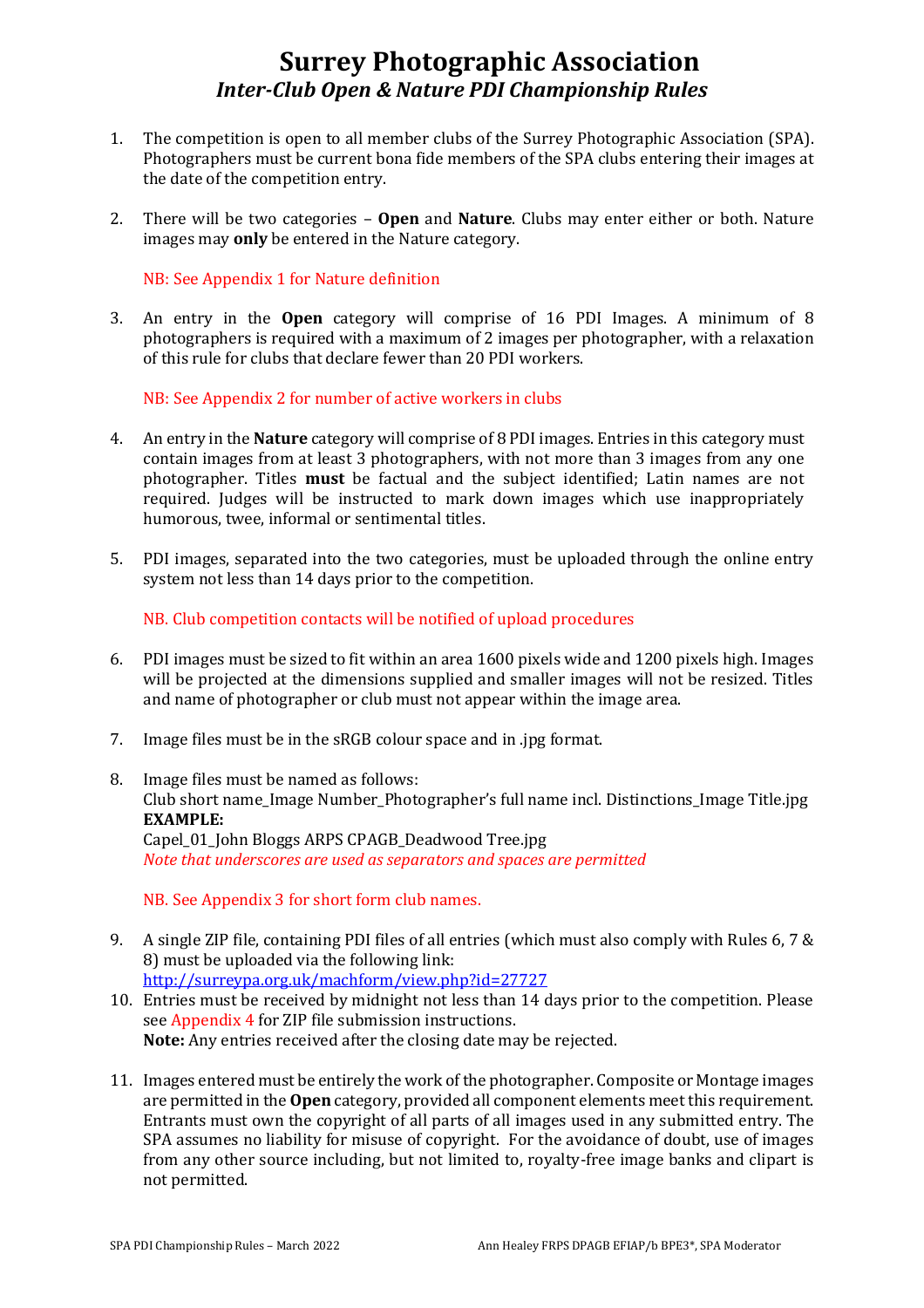- 12. Once an image has been used to represent one club in an SPA Inter-club competition, it shall not be permitted to represent a different club in another SPA Inter-club competition. Rule 14 also applies. Small clubs may use a maximum of two images previously submitted in a previous SPA competition.
- 13. An image which is sufficiently similar to another previously entered into this event by the same Club may be ruled ineligible as being effectively the same image. Monochrome and colour versions from one original are likely to be considered the same image, unless the artistic treatment is significantly different. Similarity may also arise where elements are repeated in different composite images. Photographers and clubs should be aware of the similarity issue, even if two entries have previously been given different titles.
- 14. Any image entered in any SPA event may not subsequently have its title changed.
- 15. Images used in previous PAGB Inter-Club competitions may not be used in this event.
- 16. A photographer who belongs to more than one club may only permit their images to be entered in an SPA Inter-club Championship event with one club in any one year  $(1<sup>st</sup>)$  January to 31st December). It is the responsibility of the club to ensure that any photographer whose images are chosen by a club is not also representing another club or has represented another club within that year. It is also the responsibility of every club and every individual to keep a record of all images entered in SPA events.
- 17. The SPA cannot be held liable for the loss or non-entry of any images used for a competition, no matter how this loss may occur.
- 18. Judging will be by a panel of 3 judges using scoring machines and each judge will award between 2 and 5 points per image – a maximum score of 15.
- 19. A random selection of images will be shown at the beginning of the competition so that the judges can be aware of the typical standard of entries.
- 20. Each image will then be displayed and the title read out. Once all three judges have scored, the total score for the image will be declared and the next image displayed.
- 21. The images will be displayed and judged interleaved with those from other clubs and not as club panels. They will be shown in the order of the assigned image numbers as outlined in Rule 8.
- 22. The winning club will be the club scoring the highest aggregate number of points. In the event of a tie, the winner will be decided by the highest number of high scoring images at each level - 15s, then 14s and so on until the winner is determined.
- 23. The runner-up will be the club with the second highest aggregate score, any tie to be determined in the same way as for the winner.
- 24. The judges will select the best image from the highest scoring images. Should there be only one image scoring the highest mark, those images receiving one fewer mark will also be considered.
- 25. The judges will review all images scoring at least one 5 and will select one image each to receive an SPA judge's medal in each category.
- 26. The winning club in the Open category will receive The Founders Trophy and in the Nature category, the Wastell Trophy will be presented.
- 27. The winning and runner-up clubs in the **Open** category will be invited to represent the SPA at the PAGB Inter-club PDI Championship the following year.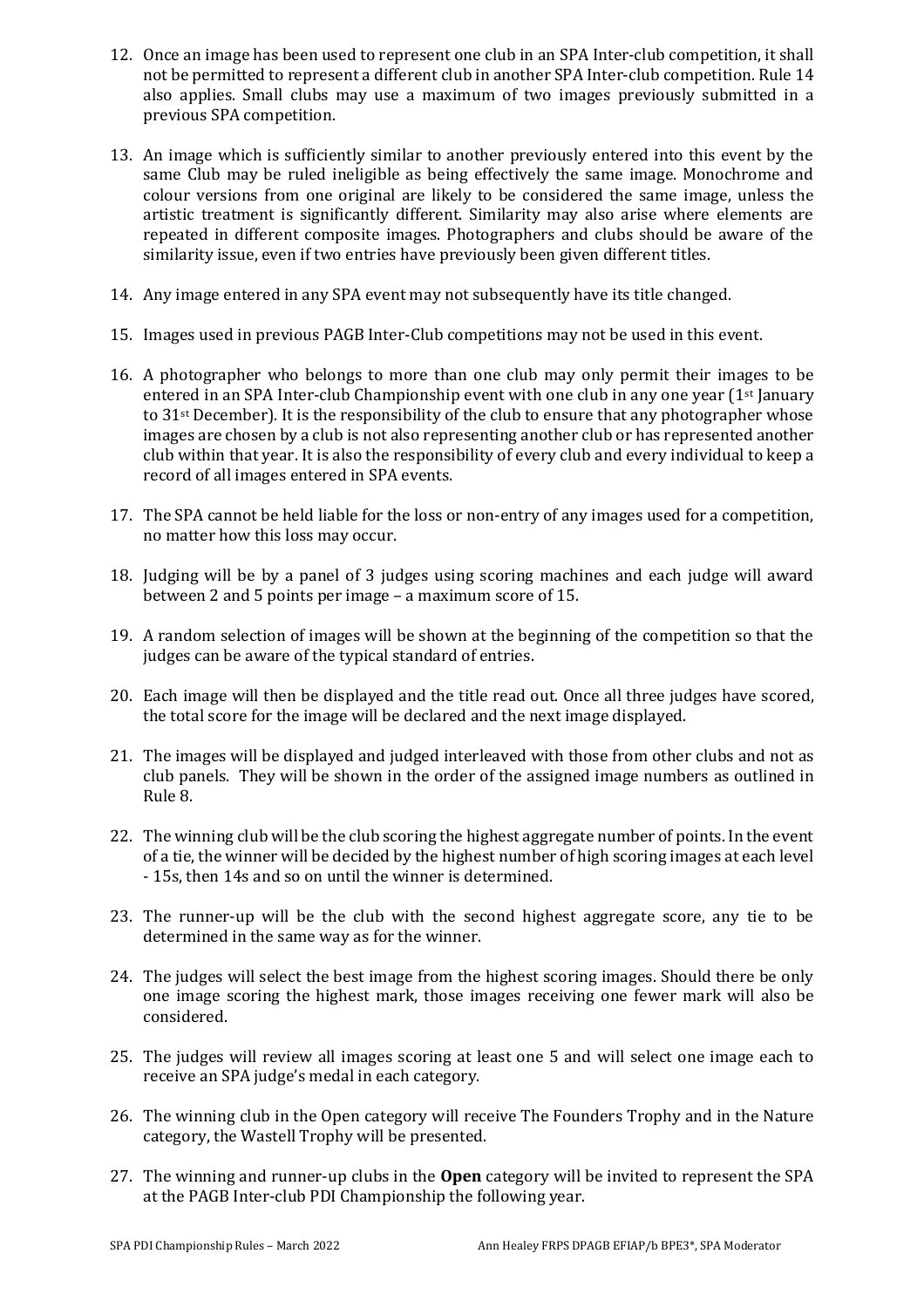- 28. Any submitted image may be used by the SPA for any SPA-related publicity or training. The photographer of each image will normally be credited with any use.
- 29. By agreeing to the submission of an image in an SPA competition, the photographer consents to retention by the SPA, and if selected for the SPA Inter-Federation entry, the PAGB, of information identifying the photographer as the creator of an image, as if the photographer had entered in person. If the photographer is not eligible or does not wish their image to be considered for an Inter-Federation entry, the club must notify the SPA ahead of the competition.

**Note:** The SPA reviews entries for selection for the PAGB Inter-Federation competitions and will circulate a list of provisionally selected images to Clubs. Clubs must respond as follows:

- to confirm the photographer has been contacted to check eligibility
- to withdraw any image too similar to another image that has been used previously by the SPA for this purpose (See Rule 15)
- if the member belongs to two clubs in two Federations, to confirm whether the SPA is their chosen Federation for the current year.
- 30. The decision of the SPA Committee on any matter is final. Submission of entries implies acceptance of these rules.

## **Appendix 1**

## **Definition for Nature** (**SPA ONLY**)

#### **Note that images already meeting the separate FIAP Definition of Nature will satisfy this less restrictive definition.**

Nature photography is restricted to the use of the photographic process to depict all branches of natural history, except anthropology and archaeology, in such a fashion that a well-informed person will be able to identify the subject material and certify its honest presentation.

The story telling value of a photograph must be weighed more than the pictorial quality while maintaining high technical quality.

Scientific bands, scientific tags or radio collars on wild animals are permissible. Photographs of human created hybrid plants, cultivated plants, feral animals, domestic animals, or mounted specimens are ineligible, as is any form of manipulation that alters the truth of the photographic statement.

Processing of the captured image, by cropping, exposure adjustment, colour correction, noise minimisation, dodging/burning, HDR, focus stacking and sharpening, is allowed.

Cloning of image defects and minor distractions are permitted when these do not distort the truth of the photographic statement.

Images entered as Nature can have landscape, geologic formations, weather phenomena, and extant organisms as the primary subject matter. This includes images taken with the subjects in controlled conditions, such as zoos, game farms, botanical gardens, aquariums and any enclosure where the subjects are totally dependent on man for food.

Access to biological subjects may be restricted. By entering a PAGB event, Photographers warrant that they have followed relevant codes of practices and hold any necessary licences.

#### **Guidance**

Guidance on implementation and interpretation of the PAGB Definition of Nature is available separately, and may be read in conjunction with this Definition.

#### What **IS** allowed:

• Techniques that remove elements added by the camera, such as dust spots or digital noise.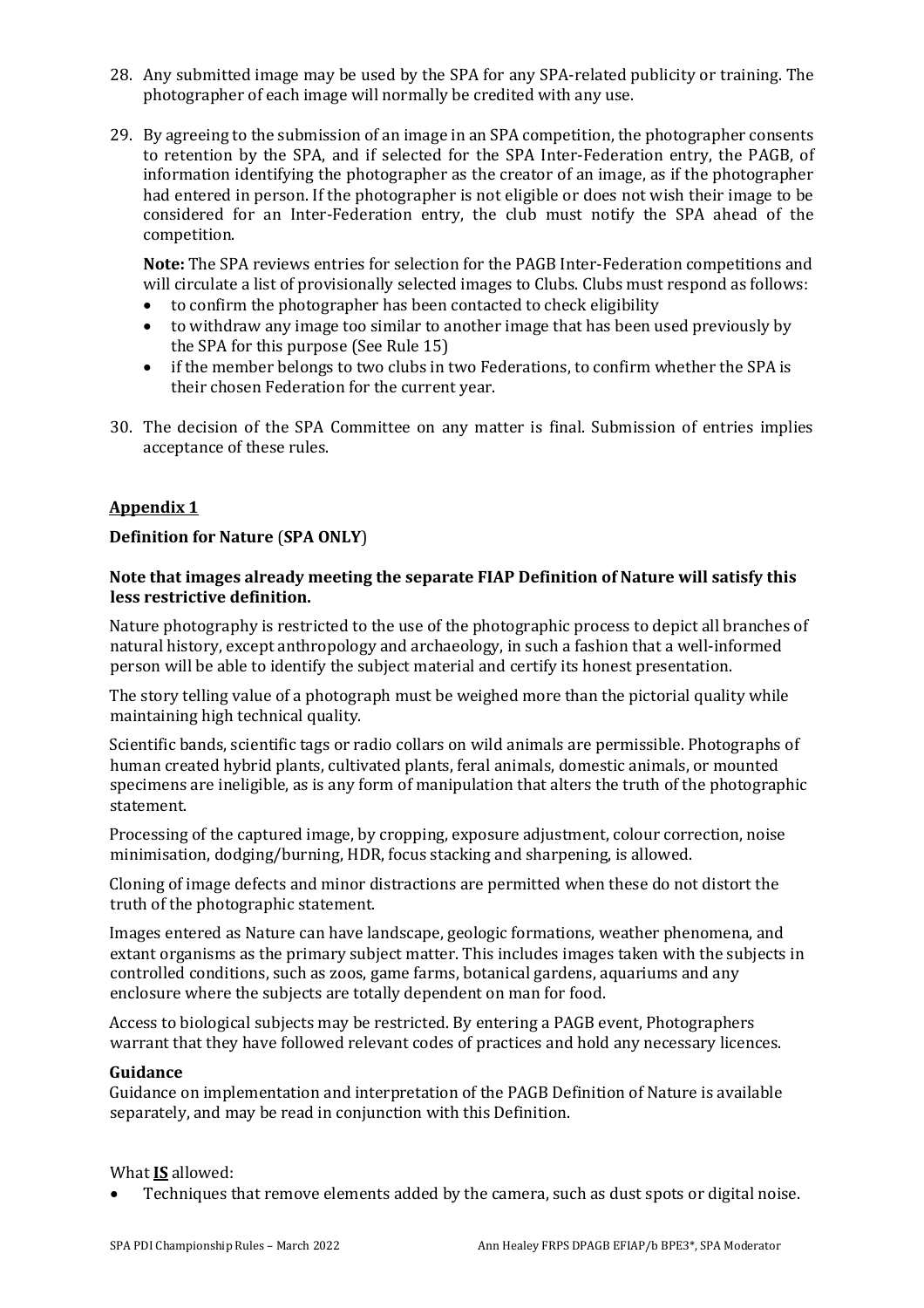- Techniques that enhance the presentation of the photograph without altering the content of the original scene, including HDR, focus stacking and dodging/burning.
- Colour images converted to greyscale monochrome.
- Natural history subjects including wild animals, birds, insects, marine and botanical (including fungi and algae).
- Scientific bands, scientific tags or radio collars on wild animals (and if present must not be removed).
- Images of natural history subjects in controlled conditions, such as zoos, game farms, botanical gardens, aquariums and any enclosure where the subjects are dependent on man for food.
- Factual titles that describe the subject.

## What **IS NOT** allowed:

- Any form of manipulation that alters the truth of the photographic statement.
- Stitched images or montages.
- Infrared images.
- Anthropology or archaeology.
- Human elements except if an integral part of the nature story (e.g. barn owls adapted to a human environment).
- Images of human created hybrid plants, cultivated plants, feral or domestic animals, or mounted specimens.
- Inappropriately humorous, twee, informal or sentimental titles.

## **Appendix 2**

## **Number of active workers in clubs**

The SPA recognises that membership of any club does not necessarily recognise the number of active workers in any one photographic genre – colour or monochrome PDIs. Clubs were therefore asked to declare a realistic indication of the number of active workers entering prints or PDIs in club competitions.

The SPA has accepted these declarations in good faith and, for the PDI Championships, offers a concession to Rule 3 regarding the maximum number of images per photographer as follows:

#### *Where a club declares fewer than 20 PDI workers, the maximum number of images per photographer shall be as follows:*

## *Fewer than 20 PDI workers but more than 10 – 3 images per photographer.*

*10 workers or fewer – 4 images per photographer.*